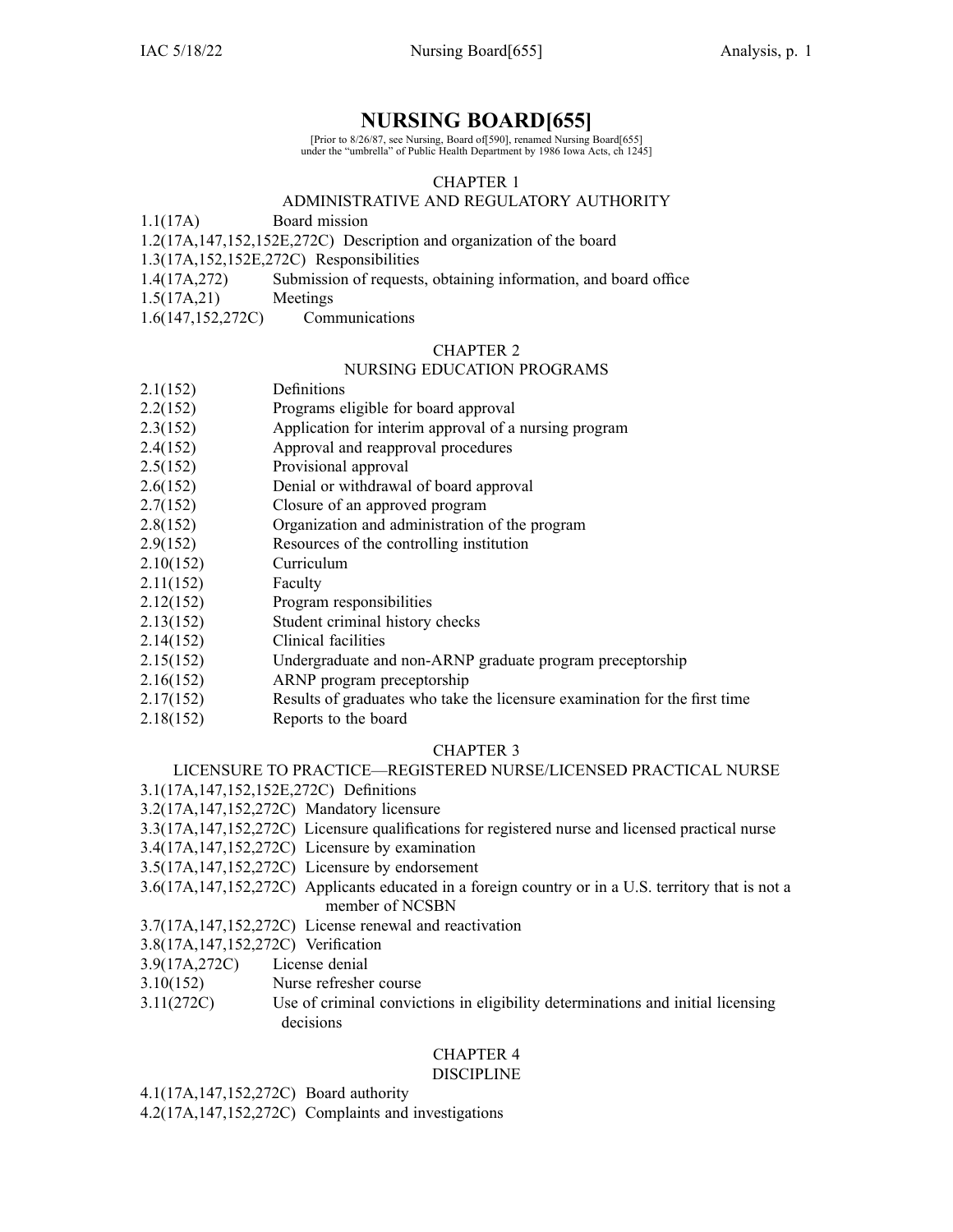|                                                 | 4.3(17A,147,152,272C) Issuance of investigatory subpoenas |
|-------------------------------------------------|-----------------------------------------------------------|
| 4.4(17A, 147, 152, 272C) Board action           |                                                           |
| 4.5(17A,147,152,272C) Peer review committee     |                                                           |
| 4.6(17A, 147, 152, 272C) Grounds for discipline |                                                           |
| 4.7(17A, 147, 152, 272C) Sanctions              |                                                           |
| 4.8(17A,147,152,272C) Voluntary surrender       |                                                           |
|                                                 | 4.9(17A,147,152,272C) Prohibited grounds for discipline   |

## CHAPTER 5

## CONTINUING EDUCATION

- 5.1(272C) Definitions
- 5.2(272C) Continuing education—licensees
- 5.3(272C) Continuing education—providers

#### CHAPTER 6

#### NURSING PRACTICE FOR REGISTERED NURSES/LICENSED PRACTICAL NURSES

- 6.1(152) Definitions
- 6.2(152) Standards of nursing practice for registered nurses
- 6.3(152) Standards of nursing practice for licensed practical nurses
- 6.4(152) Telehealth

#### CHAPTER 7

## ADVANCED REGISTERED NURSE PRACTITIONERS

- 7.1(17A,124,147,152) Definitions
- 7.2(152) Requirements for licensure as an ARNP
- 7.3(17A,147,152) Application process
- 7.4(17A,147,152) Advanced nursing practice
- 7.5(17A,147,152) Standards of practice for treating patients
- 7.6(17A,124,147,152,272C) Standards of practice for controlled substances
- 7.7(124) Use of the prescription monitoring program
- 7.8(152) Prescribing epinephrine auto-injectors in the name of <sup>a</sup> facility
- 7.9(152) Standards of practice for telehealth

#### CHAPTER 8

#### PETITIONS FOR RULE MAKING

(Uniform Rules)

- 8.1(17A) Petition for rule making
- 8.3(17A) Inquiries

### CHAPTER 9

#### DECLARATORY ORDERS

(Uniform Rules)

- 9.1(17A) Petition for declaratory order
- 9.2(17A) Notice of petition
- 9.3(17A) Intervention
- 9.4(17A) Briefs
- 9.5(17A) Inquiries
- 9.6(17A) Service and filing of petitions and other papers
- 9.7(17A) Consideration
- 9.8(17A) Action on petition
- 9.9(17A) Refusal to issue order
- 9.12(17A) Effect of <sup>a</sup> declaratory order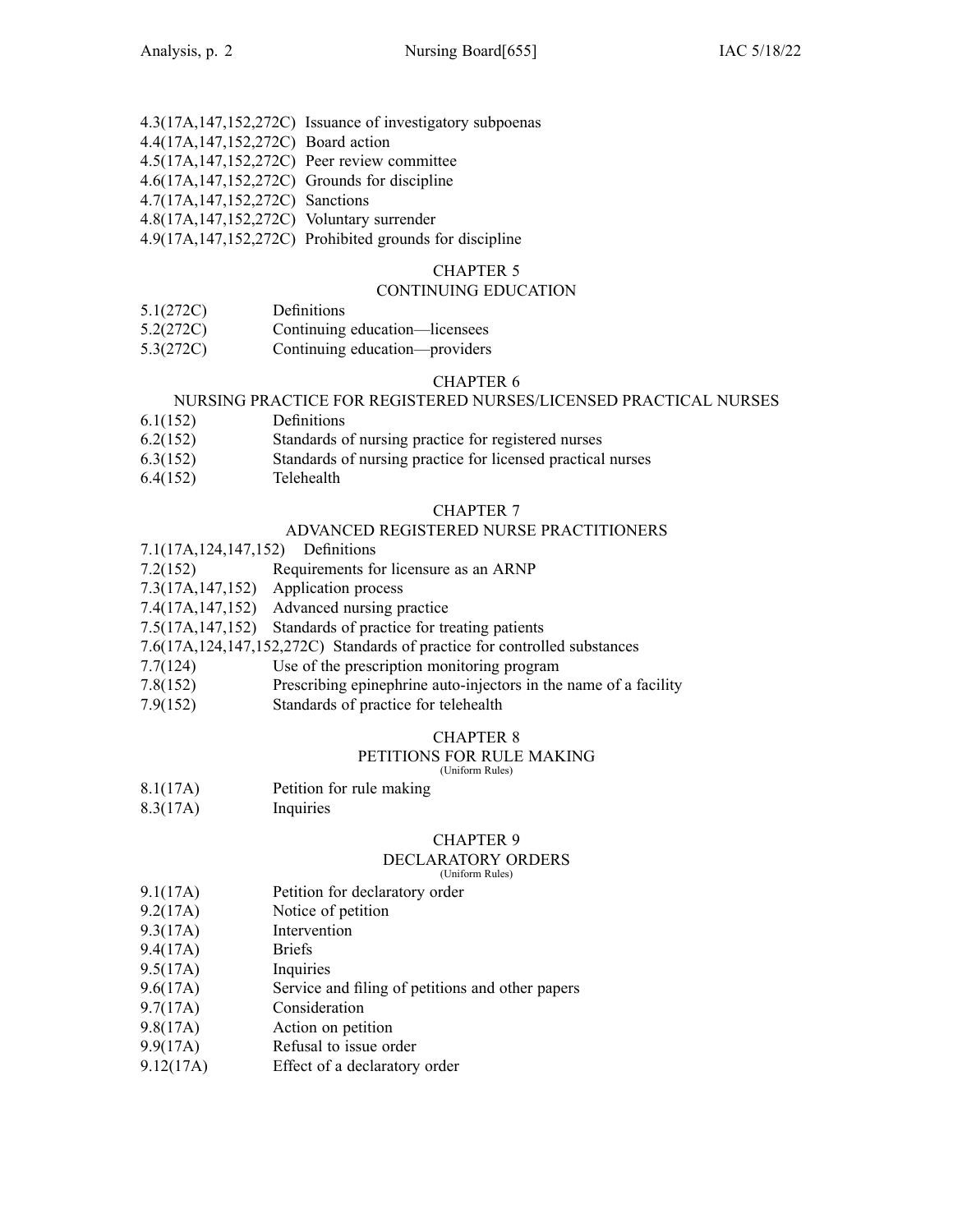### CHAPTER 10

#### AGENCY PROCEDURE FOR RULE MAKING (Uniform Rules)

- 
- 10.3(17A) Public rule-making docket
- 10.4(17A) Notice of proposed rule making
- 10.5(17A) Public participation
- 10.6(17A) Regulatory analysis
- 10.10(17A) Exemptions from public rule-making procedures
- 10.11(17A) Concise statement of reasons
- 10.12(17A) Contents, style, and form of rule
- 10.13(17A) Agency rule-making record

## CHAPTER 11

## EXAMINATION OF PUBLIC RECORDS

11.1(17A,22,147,152,272C) Definitions

- 11.2(17A,22,147,152,272C) Public information and inspection of records
- 11.3(17A,22,147,152,272C) Personally identifiable information
- 11.4(17A,22,147,152,272C) Notice to suppliers of information
- 11.5(17A,22,147,152,272C) Rosters

#### CHAPTER 12

#### REGISTERED NURSE CERTIFYING ORGANIZATIONS/ UTILIZATION AND COST CONTROL REVIEW

- 12.1(509,514,514B,514F) Purpose
- 12.2(509,514,514B,514F) Definition
- 12.3(509,514,514B) National certifying organizations
- 12.4(514F) Utilization and cost control review (U.C.C.R.) committee
- 12.5(514F) Selection and composition of the U.C.C.R. committee
- 12.6(514F) Scope of review
- 12.7(514F) Procedures for utilization and cost control review

## CHAPTER 13

## DISCIPLINARY HEARING COSTS

13.1(152,272C) Disciplinary hearings—fees and costs

#### CHAPTER 14

#### FAIR INFORMATION PRACTICES

(Uniform Rules)

- 14.1(17A,22) Definitions
- 14.3(17A,22) Requests for access to records
- 14.6(17A,22) Procedure by which additions, dissents, or objections may be entered into certain records
- 14.7(17A,22) Consent to disclosure by the subject of <sup>a</sup> confidential record
- 14.8(17A,22) Notice to suppliers of information

# CHAPTER 15

## WAIVER RULES

| 15.1(17A, 147)        | Definition                      |
|-----------------------|---------------------------------|
| 15.2(17A, 147)        | Scope of chapter                |
| 15.3(17A, 147)        | Applicability of chapter        |
| 15.4(17A, 147)        | Criteria for waiver             |
| 15.5(17A, 147)        | Filing of petition              |
| $1.5$ $(1.7)$ $(1.7)$ | $\cap$ $\ldots$ $\cap$ $\ldots$ |

- 15.6(17A,147) Content of petition
- 15.7(17A,147) Additional information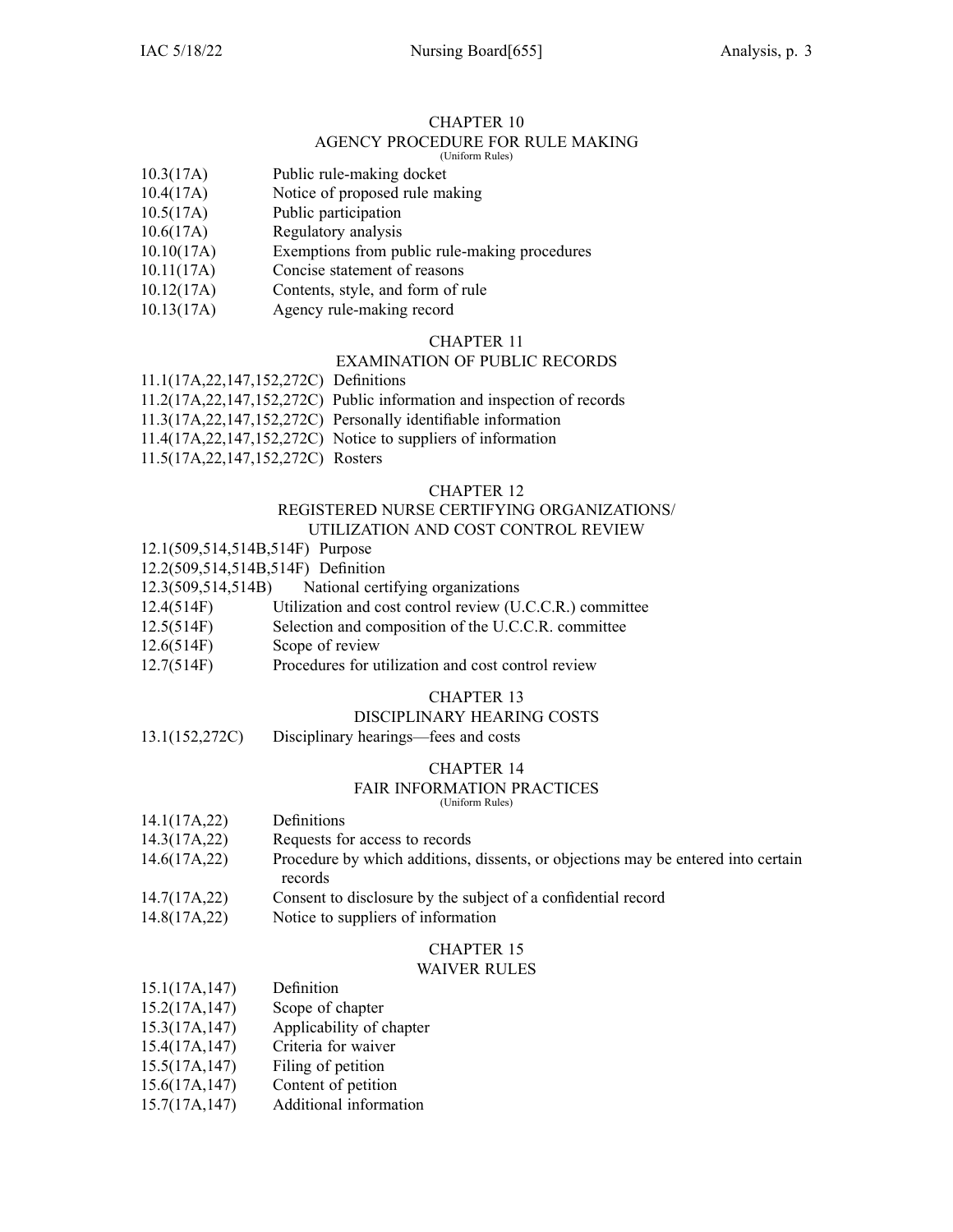| 15.8(17A, 147)  | Notice                           |
|-----------------|----------------------------------|
| 15.9(17A, 147)  | Hearing procedures               |
| 15.10(17A, 147) | Ruling                           |
| 15.11(17A, 147) | Public availability              |
| 15.12(17A, 147) | Submission of waiver information |
| 15.13(17A, 147) | Cancellation of a waiver         |
| 15.14(17A, 147) | Violations                       |
| 15.15(17A, 147) | Defense                          |
| 15.16(17A, 147) | Judicial review                  |

# CHAPTER 16

## Reserved

## CHAPTER 17

## NONPAYMENT OF CHILD SUPPORT OR STATE DEBT

## DIVISION I

## NONPAYMENT OF CHILD SUPPORT

| 17.1(252J)                                | Definitions |  |  |
|-------------------------------------------|-------------|--|--|
| $\sim$ $\sim$ $\sim$ $\sim$ $\sim$ $\sim$ |             |  |  |

| 17.2(252J) | Denial of issuance or renewal of a license—nonpayment of child support |
|------------|------------------------------------------------------------------------|
| 17.3(252J) | Suspension or revocation of a license—nonpayment of child support      |

#### DIVISION II NONPAYMENT OF STATE DEBT

- 17.4(272D) Definitions
- 17.5(272D) Denial of issuance or renewal of <sup>a</sup> license—nonpayment of state debt 17.6(272D) Suspension or revocation of <sup>a</sup> license—nonpayment of state debt

## CHAPTER 18

## MILITARY SERVICE AND VETERAN RECIPROCITY

- 18.1(272C) Definitions
- 18.2(272C) Military education, training, and service credit
- 18.3(272C) Veteran reciprocity

## CHAPTER 19

## IOWA NURSE ASSISTANCE PROGRAM

- 19.1(272C) Iowa nurse assistance program committee
- 19.2(272C) Definitions
- 19.3(272C) Organization of the committee
- 19.4(272C) Eligibility
- 19.5(272C) Terms of participation
- 19.6(272C) Referral to the board
- 19.7(272C) Confidentiality
- 19.8(28E) Authority for 28E agreements

## CHAPTER 20

## CONTESTED CASES

| 20.1(17A,272C) | Scope and applicability                                |
|----------------|--------------------------------------------------------|
| 20.2(17A,272C) | Definitions                                            |
| 20.3(17A,272C) | Time requirements                                      |
| 20.4(17A,272C) | Applicability of Iowa Rules of Civil Procedure         |
| 20.5(17A,272C) | Combined statement of charges and settlement agreement |

- 20.6(17A,272C) Notice of hearing
- 20.7(17A,272C) Statement of charges
- 20.8(13,272C) Legal representation